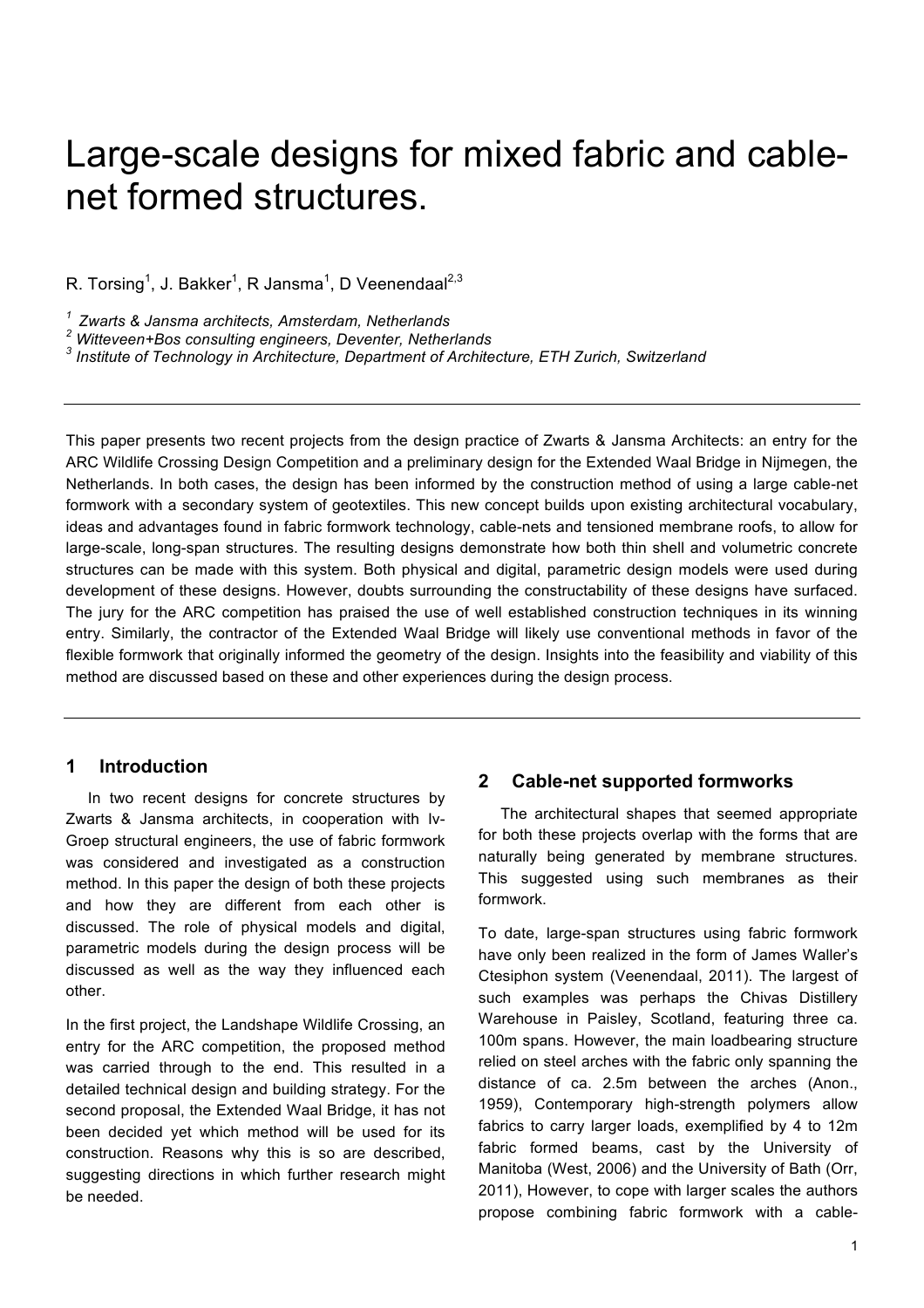network. The cable-net not only adds strength to the fabric mold but also means to control the geometry.

In the past, especially in the 1960's, large scale cablenet supported structures such as the Olympic Stadium by Frei Otto have been built. Today, apart from a few recent examples such as the London Olympic Velodrome, this type of structure is no longer widely used. A possible cause might be the introduction of affordable, high-strength fabrics. By contrast, the construction of large-scale tensioned membrane structures is a well understood and widely used technique.

Recently a broad range of software tools that can predict the geometry and behavior of such cable networks have become available. At the same time the interface between design and manufacturing has seen a shift towards digital workflows. This allows for rapid prototyping of designs and more freedom to use components tailored for specific projects. These developments combined might eliminate some of the practical objections for using such cable-nets.

The authors are convinced that the combination of these two technologies into a hybrid structure of cablenets that support a fabric formwork can make it economically feasible to create large-scale curved structures and surfaces.

Using these methods has the potential to reduce waste of materials and energy. It provides a vocabulary of shapes that would otherwise be hard to build. This form language has the flexibility to adapt to a wide range of sites and circumstances.

# **3 Landshape Wildlife Crossing**

## 3.1 Project description

The objective was to design a wildlife crossing in the Southern part of the Rocky Mountains near Vail, United States, as part of a more generic design strategy for the construction of 25 crossings at other sites in the surroundings. The design brief encouraged designs that were that were technically innovative while at the same time being constructible, efficient and cost-effective. They had to be context-sensitive, attractive and ecologically responsible.

# 3.2 Design concept

A hypar surface was chosen as the main theme for the authors' solution (Fig. 1). Seen from the road it creates an inviting arch spanning 81.5m for the traffic passing underneath while extending the flowing lines of the landscape. In cross section the upward facing



*Figure 1: Rendering of the Landshape Wildlife Crossing.*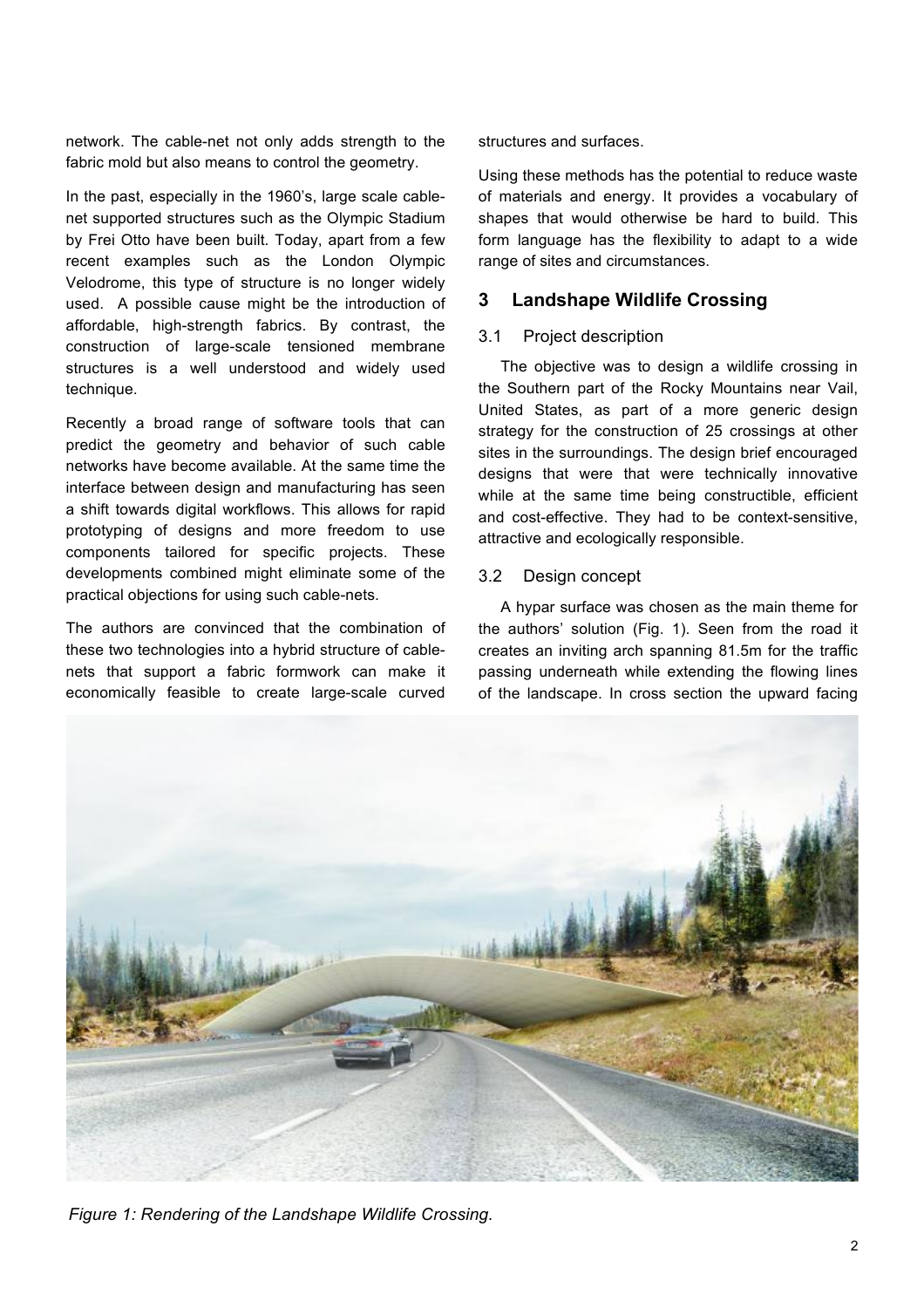arc protects the wildlife against noise and lights from the highway.

Together these two perpendicular organizing curves define a double curved, anticlastic surface, the hyperbolic paraboloid, or hypar. Initially chosen for its architectural and functional qualities, this shape also has good structural potential. By executing it as a thin concrete shell a large span can be realised, efficiently carrying the required loads with minimal material usage.

The hypar as a thin shell structure is an idealised surface. It is completely symmetrical and has very low stress. Reality is not so neatly organised. Applied in the non-symmetrical and irregular nature of the site topology, this idealised geometry is transformed into a shape that is context specific.

The curves in the landscape serve as an outside influence. They combine with the internal logic of the flow of forces in the shell to shape the bridge into a natural form; a 'Landshape' is created.

## *3.2.1 Physical modeling*

To quickly test the initial idea, a physical model was made by pouring gypsum over a latex sheet (Fig. 2).



*Figure 2: Plaster sketch model*

This model not only showed some characteristics of the overall shape, but also the esthetic possibilities of the hard to avoid creases.

It was soon clear that the tensions in the membrane during casting would become too high for the fabric on its own. To solve this, a supporting steel cable-net was proposed. This grid of steel cables, along with its supports, formed a temporary structure that carried the fabric formwork. Splitting the formwork in a primary, steel network and a secondary fabric layer allowed for greater control over the geometry of the bridge.

A wire model of the cable-net was made to get a feeling for credible geometries (Fig. 3). After digital modeling a final model was created to tangibly demonstrate the principles of the construction method (Fig. 4).



*Figure 3: Initial wire model of the cable net*



*Figure 4: Final wire model of the cable net*

## *3.2.2 Digital modeling*

For the purpose of form finding, performing initial structural calculations and communicating the results, a parametric model of the proposed solution was made, using Grasshopper (Grasshopper, 2012) and a custom component written in Visual Basic. In this digital model the physical behavior of the cable net and fabric are being simulated with a particle spring system with a  $4<sup>th</sup>$  order Runge-Kutta solver. The final shape of the crossing (Fig. 5) results from the interplay of the boundary conditions (local topography of the landscape, traffic requirements etc.) and from the physical properties (grid size, stiffness, static loading) etc.) of the proposed structure. The user does not directly define the form of the hypar shell, but controls it by picking the location in a 3D terrain and setting parameters like the required clearance, the width of the crossing and an initial geometry of the cable-net. All these parameters are being fed into the model, which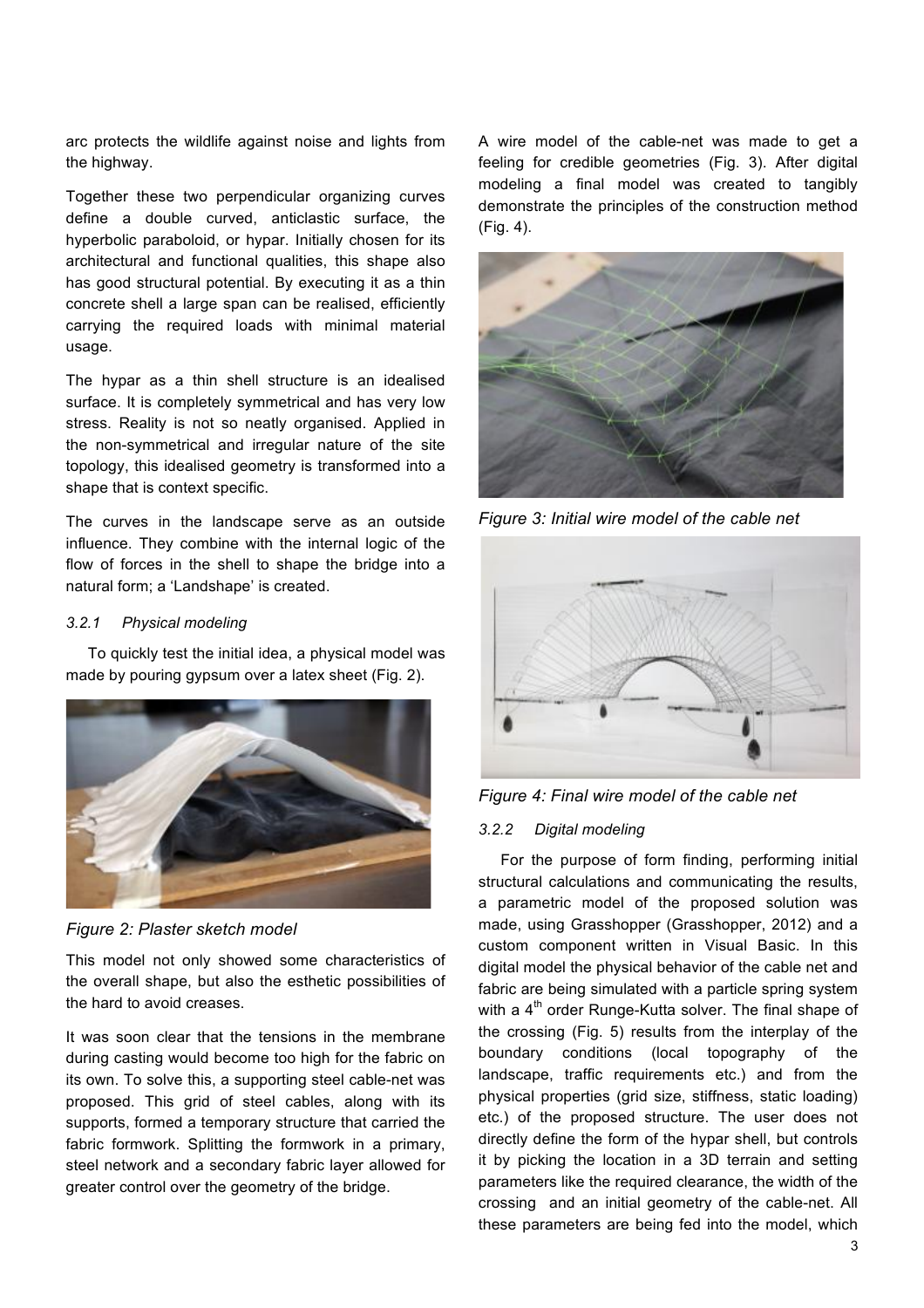then uses a physics simulation to come up with the resulting shape. It can thus be said that a specific design is an 'emergent property' of the input conditions.



*Figure 5: Digital simulation of the hybrid formwork, showing the typical sagging behavior of the fabric*

This design methodology has two possible advantages over a more traditional modelling method. It allows the designer, once the parametric model has been set up, to quickly investigate different design alternatives by changing the input parameters. Secondly, it implements a generic strategy that can easily be applied to different sites and conditions. This is an important quality because the design brief asked for a family of potentially 25 crossings.

#### 3.3 Structural concept

The idealised hypar is a shape in which loads on the structure are transformed into forces parallel to the plane of the shell (membrane forces). Because of the near absence of bending moments it would be possible to use a very thin (<200mm) concrete shell as loadbearing structure. However, imperfections in material and asymmetries in the shape and loading lead to certain bending forces and instabilities. Therefore the shell was increased to a more substantial but still lightweight structure with an overall structural depth of 500mm, with the ability to carry uneven loading and reduce local bending stresses to an acceptable level.

The shell is composed of an outer layer of high strength concrete, reinforced with steel fibers and with a thickness of 200mm. On top of that polystyrene (EPS) blocks will be placed, spaced some distance apart. The gaps between the blocks, running over the length and width of the shell in a pattern dictated by flow of forces, will serve as channels to cast a network of reinforced concrete ribs. These ribs (300mm high) contribute in the shell action. After casting the EPS blocks remain in place. They fill the cavities between the ribs, resulting in a lower loading of the structure.

## 3.4 Structure and construction method

The construction method was designed to reduce the material usage and cost of construction, while at the same time keeping the inconvenience for the traffic on the highway to a minimum as the competition required the I-70 Interstate to remain open during construction. The proposed construction method is schematically shown in Figure 6 and discussed in the remainder of this section.



*Figure 6: Exploded view of the construction elements*

#### *3.4.1 Temporary support structure*

To support the fabric formwork a temporary support structure will be built. It consists of a grid of pretensioned steel cables spanning the length and the width of the shell. The longitudinal supporting cables are attached to the concrete basements on both ends of the structure, the crosswise cables are attached to temporary steel arches running along the two edges of the shell. At the points where the cables cross each other, they are fixed with specially designed and easily applicable clamps comparable to details in conventional in cable-net roofs. Together the cables form a pre-tensioned network in the desired shape.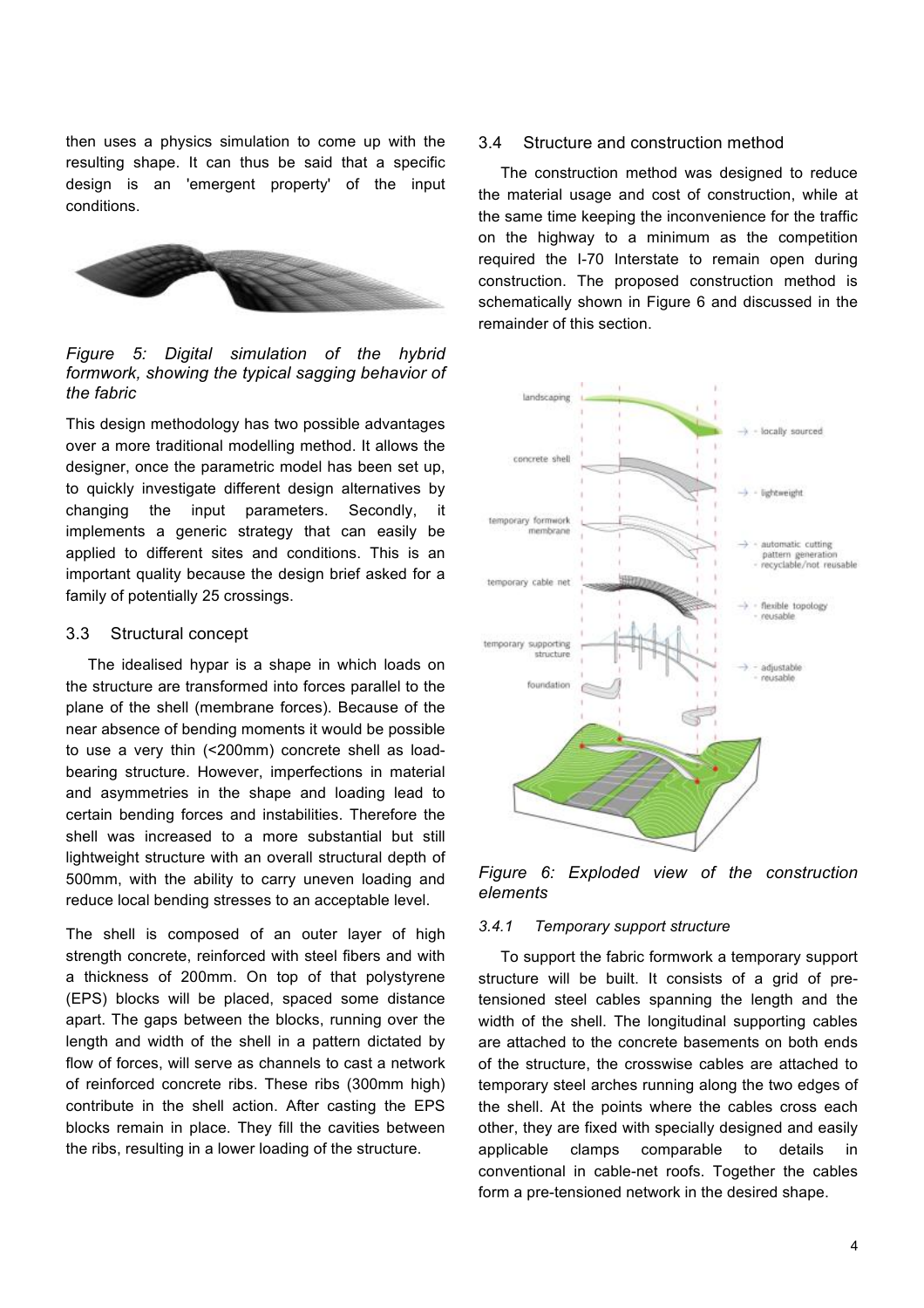The steel arches on either side of the bridge are kept in place by cables originating from the top of six temporary pylons. Those pylons in turn are supported by large concrete foundations and fixed with stayed cables on the other side. The cables are mounted on a steel frame and fixed to the underground with grout anchors.

## *3.4.2 Formwork*

The formwork will be made of a geotextile, supported by the grid of pre-tensioned steel cables. It is cut and sown to the desired shape, specific for the particular crossing. This geo-fabric is covered with a non-adhesive coating to avoid bonding with the concrete surface while hardening. While applying the first 100mm layer of shotcrete the fabric will sag between the supporting cables, thus giving the surface its characteristic pillow-like look. Typical geotextile fabrics are produced in rolls up to 6m wide. For cable distances between 1 and 6m, fabric stiffness of 1000 kN/m, up to two layers of fabric and prestress up to 5% of 100 kN/m tensile strength, the sagging will range between ca. 30 to 300 mm, or about 1:33 to 1:20 of the span.

While applying the concrete, insulation measures might be necessary to prevent unacceptable variations in temperature during hardening, depending on the weather conditions at the time. Therefore the underside of the fabric formwork will be insulated, as well the top of the concrete while curing.

After applying and hardening of the first 100mm layer of the shell structure, the structure is able to carry the next layer of shotcrete. So the temporary support structure only needs to be able to carry the first layer of shotcrete while hardening and can now be loosened.

After curing of the second 100mm shotcrete layer the shell structure can be finished by applying the 300mm EPS blocks in the desired pattern, installing the reinforcement and pouring the concrete between the EPS blocks to form the girders.

After the concrete girders have set, the temporary support structures can be taken away and the superstructure is ready to be covered with soil and vegetation.

## *3.4.3 Reusable elements and cost estimation*

To reduce the building costs of the superstructure and minimise material waste, the temporary supporting structures will be designed to be reused. This spreads the costs for these elements over more crossings. Therefore those temporary supporting elements need to have enough service life and must be designed to be adjustable.

The cost estimate for this design was based on the assumption that investments in the temporary structure, including the support cables, can be distributed over the first ten wildlife crossings.

A feasibility (class 4) cost estimate was made based on the American ASTM standard, It showed that the Landshape crossing would cost \$1286 per  $m<sup>2</sup>$ (including shell, foundations, formwork and support structure). Assuming that the support structure and cable-net could be reused, the costs for one of ten bridges dropped to \$970 per  $m^2$ , or \$940/ $m^2$  if the geotextile is to be reused as well. In this range the formwork system drops from 31% to 4% of the costs. For one bridge only, the costs consist of 12% for the geotextile, 34% for the cable-net and 54% for the supporting structure.

Note that a conventional structure with two 45m spans costs between \$1600 and \$3000 per m2 (from cast on site with standard formworks to prefabricated beams and slabs), while a 90m span bridge would cost between \$3000 to \$4000 per  $m^2$  (from cantilevered formwork to steel arched bridge).

#### 3.5 Results

The Landshape structural concept works out to be a cost effective solution for the wild life crossing. The biggest part of the construction costs of the wildlife crossings is due to the material costs of the load bearing structure and the execution of the project. Therefore a method was investigated to further reduce the costs for these two aspects especially. The architectural design is based on a double curved hypar shape, making it is possible to create a lightweight structure with low stress surfaces and a thus minimal amount of material. In addition a construction method has been developed that enables a great deal of the flexible formwork to be made of prefabricated customized elements. This reduces the execution time and thereby the costs. Also, prefabricating elements serves to minimize the impact on the flow of traffic during the build.

The structure can be further optimized in several ways in the next stage. For instance through advanced form finding (form follows forces) and the possible reuse of the fabric formwork.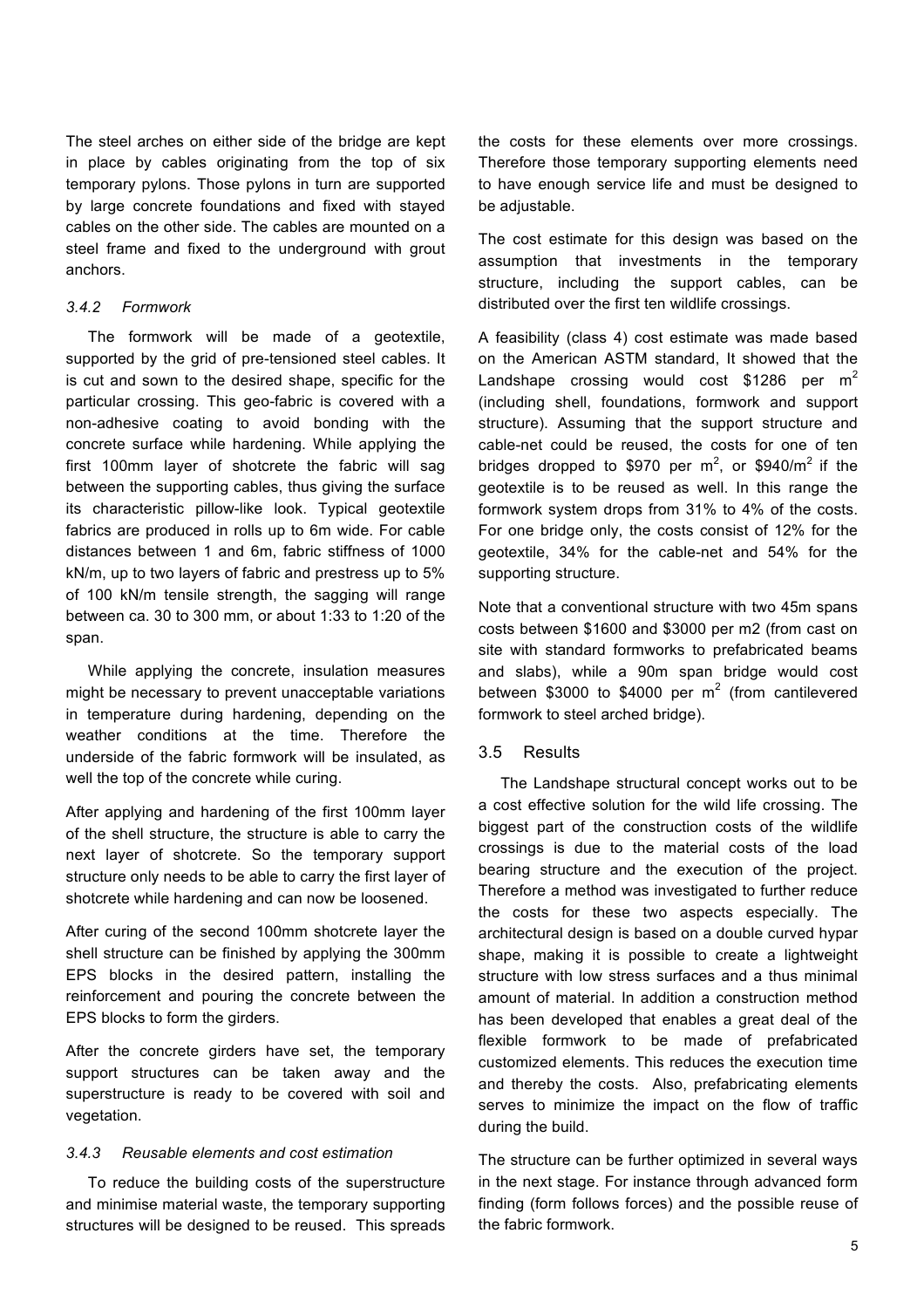# **4 Extended Waal Bridge**

The following project is an invited design for an extension of the Waalbrug in Nijmegen (Fig. 7). Along the existing run of the Waal River, a secondary, shallow channel will be dug to carry excess water in case of extreme water levels. To cross this secondary fairway an extension to the existing bridge is needed, the 'Verlengde Waalbrug', or Extended Waal Bridge. Designing the extension to the Waalbrug is part of a much bigger project initiated by the municipality of Nijmegen and the Dutch government. The overall project aims to improve the water management of the Waal River and develop the city and infrastructure surrounding it.

## 4.1 Project description

The original Waal Bridge, a steel arch, was built in the 1930's and was considered a high point of engineering art in its day.

The aim was to come up with a design that would not compete with the scale of the arch of the existing bridge, but that would nonetheless inherit the curved forms of the original. This was achieved by designing the bridge as a series of supporting ca. 80m arches. The monolithic arches will mirror the construction of the main bridge, while at the same time having its own distinct construction and material.

It was clear from the outset that, like in the original Waal Bridge, the design should be based on modern engineering principles. And the appearance of the bridge should be a reflection of the construction method that was used.

The experience of the Landshape Wildlife Crossing suggested that a similar visual language of smooth surfaces, created by stretching fabric, might be used for this project. And possibly also a similar construction method could be employed.

The initial design of the bridge was based on the bending moment diagram along the span (Fig. 8).



*Figure 8: The overall shape of the bridge is derived by rotation and translation of the bending moment diagram*

## 4.2 The design process

Designing the bridge has been a process of switching back and forth between physical and digital models.

A physical model was the first step in the design process, but to optimise the design and communicate with other parties involved a digital, parametric model,



*Figure 7: The design for the Extended Waal Bridge.*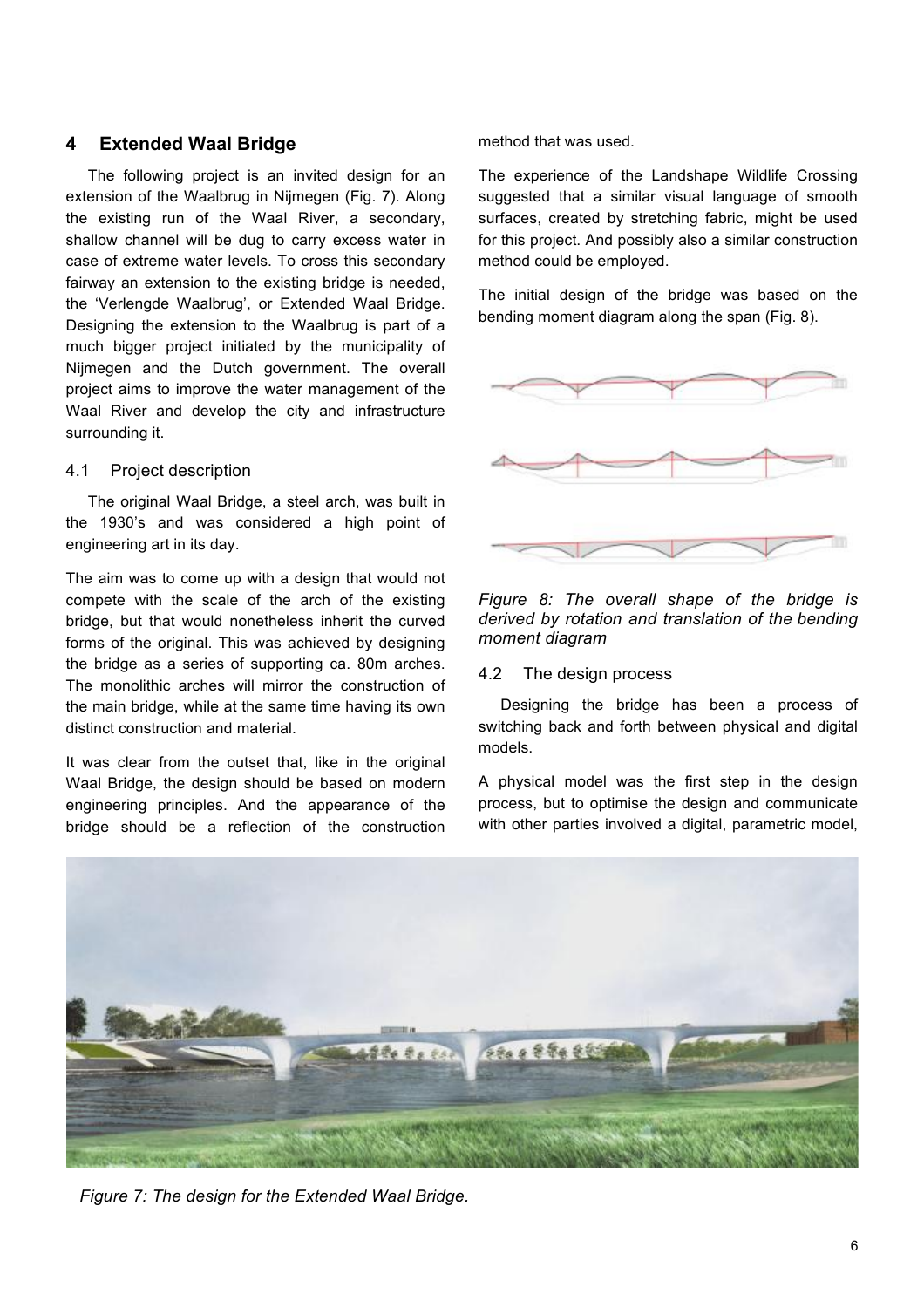#### key in further developing the design.

Still, in all stages of the design small physical models have been made (and will be made in the ongoing process). Those models, made from plaster, nylon fishing wire, or CNC milled from foam and wood, are miniature versions of a future reality. They provide an important spatial and tactile experience that a computer screen cannot deliver.

#### 4.2.1 Physical modeling

The first sketch of the design was again a physical model. A piece of latex, tightly stretched over a wooden framework was pulled down in three places (Fig. 9).



*Figure 9: Initial plaster model.*

It was assumed that tension forces in the fabric would correspond to compression forces if the resulting shape was built as a thin shell structure.

This process created a mold, from which a plaster model was cast, the first in a long series of physical models that would be made throughout the various stages of the design process. They serve to check the physical qualities of different designs, as well as to inspire solutions. The final physical model, constructed after digital modeling (Fig. 11),

#### 4.2.2 Digital modeling

The plaster model was the starting point for the design but it showed that an important problem would have to be solved. Stretching a single sheet of material with constant stiffness results in supports that are too massive, both esthetically and functionally. To accommodate the flow of water under the bridge, the supports can have only a certain, limited dimension. As a consequence the transition from support to the deck would need to have a smaller radius.

To test designs, a parametric model was set up in Grasshopper, and used the more user-friendly and flexible Kangaroo for form-finding instead of the earlier custom component. It takes boundary conditions, such as the alignment, the width of the road and number of supports and physical parameters such as grid size, stiffness of the material and vertical loading as input parameters. Given these conditions a mesh is stretch between the fixed edges (Fig. 10).



*Figure 10: The modified / tailored mesh before and after relaxation.*

The important difference however is that instead of using one single rectangular mesh, meshes were considered that consist of multiple panels, 'sewn' together. The topology of such a mesh is, in its unstressed initial state already a coarse approximation of the intended final shape and would hopefully overcome the limitations of the initial model.

This change in topology is also reflected in the physical model that was subsequently derived from the digital one. As can be seen in Figure 11, most of the vertices have four edges coming together, but some have five. These are the points where multiple panels of the composite mesh meet.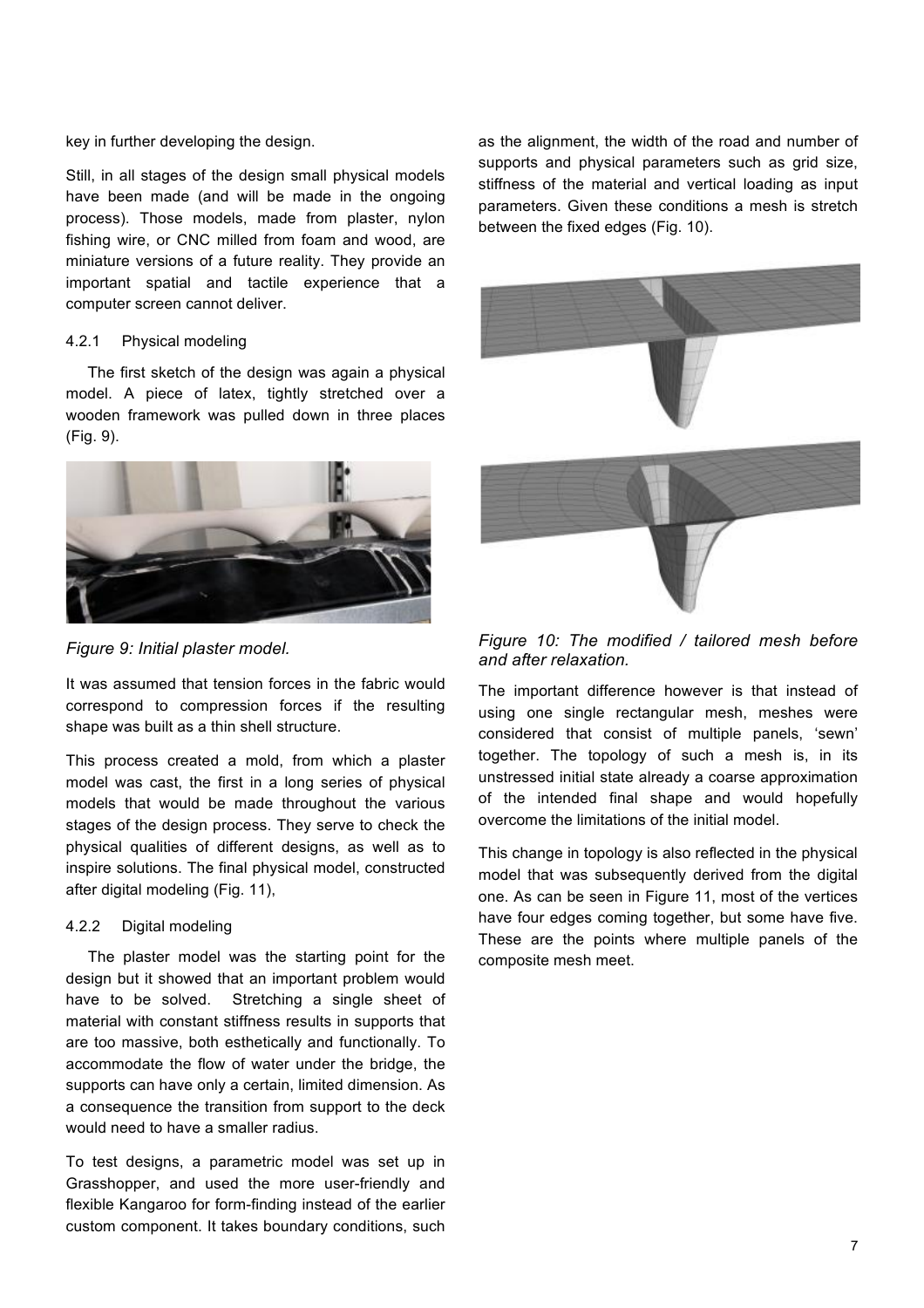

*Figure 11: Final wire model of the modified, 'tailored' mesh.*

Although pre-assembling an initial mesh this way brought the model closer to the desired shape, it did not completely solve the problem. Additional forces were introduced in the digital model to arrive at the required profile of the supports and the associated sharper corners.

Using this method it proved possible to interactively shape the bridge by fine-tuning the input parameters. The resulting, relaxed mesh was then subdivided and smoothed to arrive at the final shape (Fig. 12).

It should be mentioned that in order to arrive at the desired shape some parameters (e.g. static loading, stiffness) had to be set to values that were no longer physically meaningful. Although the parametric model was not intended to completely and realistically model an actual cable-net and its static behavior, this liberal use of variable settings has implications for the role of such a tool in the design process. Instead of approximating the behavior of an actual physical structure, it is now used to help arrive at a more or less predetermined visual appearance.



## *Figure 12: The final mesh*

The parametric model has changed in character from being a simulation tool into being a drawing tool. That is not a problem per se, but means that additional analysis or extension of the tool is required to obtain meaningful structural quantities. That a realistic cablenet with the same shape can be obtained is certain because the form finding problem is materialindependant and the process guarantees a tensioned structure in static equilibrium. However, having altered the shape to fit certain projects constraints, does mean that cable forces and therefore shell forces will vary significantly, which influences both the structural response (susceptibility to bending and ultimately shell buckling) and structural design (local dimensioning and stiffness of cables, shell thickness and reinforcement). These issues are the focus of further research.

## 4.3 Construction method

The project tender will be awarded as a Design and Build contract. The consequence of this is that the contractor, in collaboration with the architects, will eventually decide on a building method and further specify the design. The architects cannot prescribe a specific method beforehand. So, at various stages during the design, apart from a cable-net and fabric formwork, alternative methods for constructing a formwork had to be investigated.

Because of the smooth, doubly curved surfaces it seems appropriate to investigate the use of fabric formwork supported by a cable grid. After applying a first layer of fibre reinforced shotcrete, the skin of the structure, including partitions for stiffening if needed, could be cast. Finally the deck of the bridge could serve to stiffen the structure.

The building site is unique in the sense that the bridge will replace an existing road that sits on top of a dike. This suggests an alternative strategy that makes use of this special circumstance, by shaping the mold from the existing earth body, i.e. excavating the formwork from the existing ground body. This method has been used for the Teshima Art Museum in Japan by architect Ryue Nishizawa and engineer Mutsuro Sasaki.

Other alternatives that are being considered at this point include CNC milling of the formwork from polystyrene (e.g. the Spencer Dock Bridge in Dublin, Ireland), or subdividing the design in panels with single curvature which would allow the use of bent plywood to create the mold (e.g. the Mercedes-Benz Museum in Stuttgart, Germany).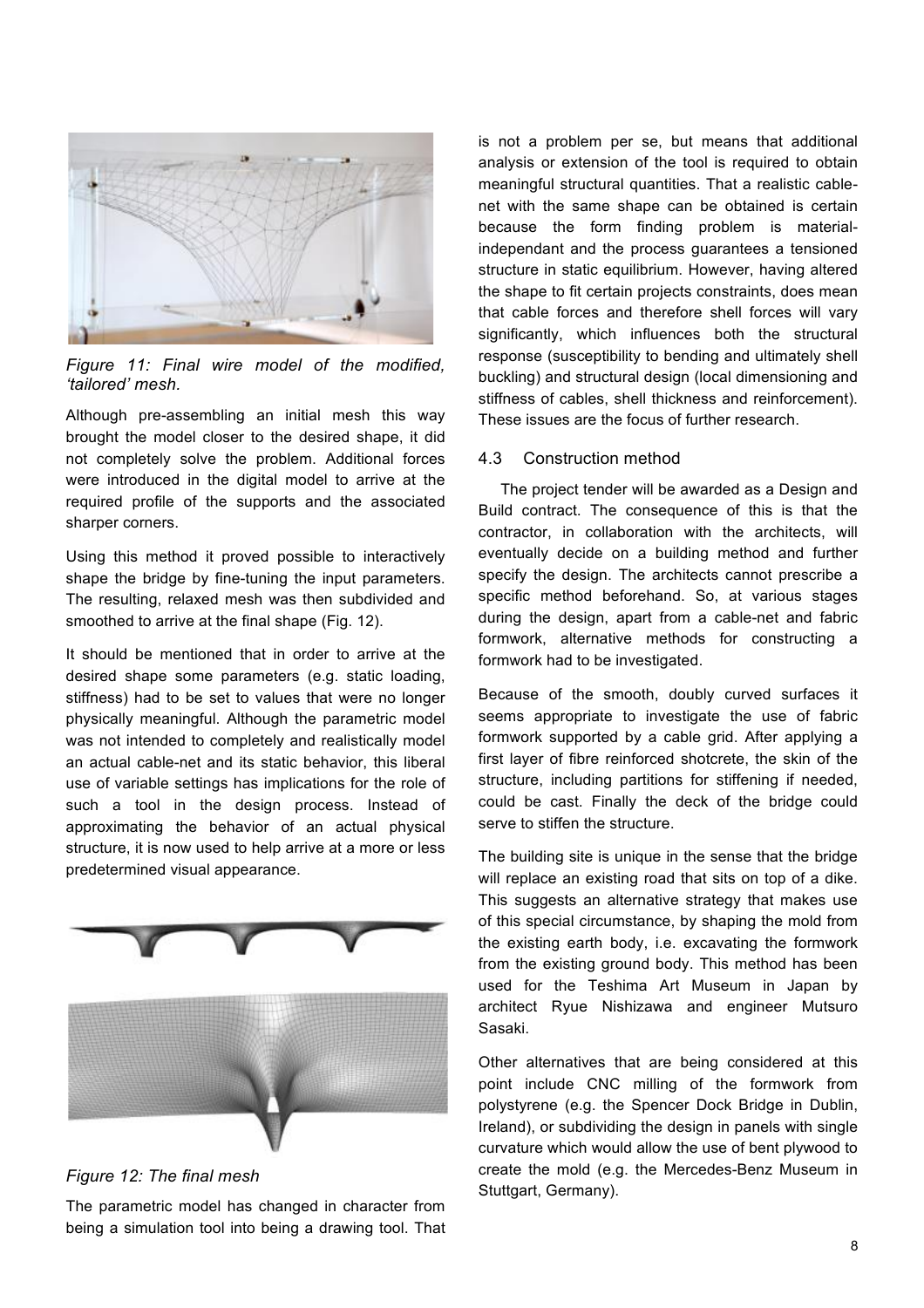Because of the aforementioned contract limitations, the possibility of using any of these techniques has to be kept open. Each construction method will have its own implications for the final appearance of the bridge. A cable-net and membrane formwork will sag between the supporting cables and might show wrinkles at the corners, depending on the cable grid size, fabric stiffness and possible prestress, as well as the casting strategy. Subdividing the surface in singly curved panels will produce specific patterning of the skin (Fig. 13). Likewise, in a milled mold the toolpaths of the milling machine will be visible as well as the seams between the blocks of polystyrene (Fig. 14). This explicit visibility of the chosen building method is considered a feature and will guide further elaboration of the design.



*Figure 13: Explorations into subdividing the mold in flat or singly curved panels.*



*Figure 14: Traces of toolpaths when milling a mold from EPS foam.*

## 4.4 Results

It is not clear yet which building technique will be chosen for the Extended Waal Bridge. Using a cable supported fabric formwork, although always considered as an option, does not seem to be the preferred building method at this point. It has proven to be difficult to arrive at a satisfying geometry by using

just the tension in a cable network as driving force to generate the final shape. This suggests that in a real world application similar problems might arise. The contractor that eventually wins the Design and Build contract will most likely try to minimise the associated risks. This favours better understood, more traditional building methods with proven results.

## **5 Discussion**

Thin shell concrete hypars have rarely been constructed after the 1960s, with the cost of the formwork due to increasing labor costs often cited as the main reason for their decline. For large scale structures the proposed approach of using a hybrid cable supported fabric formwork seems to have potential as new economically feasible construction method. Especially in the case of the Landshape Wildlife Crossing it provided a vocabulary of shapes that was both functional and esthetically pleasing. It also proved to be cost effective when compared to conventional type bridge structures using traditional building methods. This was in large part due to the possibility to reuse parts of the temporary support structure for up to 25 crossings in similar site conditions. The potential of a prestressed cable network as a new construction method for hypar shells is underlined by the many recent examples of prestressed membranes used in academia for smallscale concrete prototypes and digital models (Pronk et al., 2007, Tysmans et al., 2009, Van Mele & Block, 2011, Pedreschi, 2012). In the case of the Extended Waal Bridge the use of this method is not self evident. Possible reuse of parts is limited in this project, increasing the costs. Also, the conditions imposed on the shape of the bridge by the required water flow may have pushed the design beyond what is still natural to build using this method.

The technical and financial feasibility of cable-net formworks compared to the actual construction method used for the Extended Waal Bridge will be the subject of further investigation, supervised by Prof. Philippe Block and the fourth author, at the Institute of Technology in Architecture, ETH Zurich, Switzerland.

Beyond this, additional research is needed on detailing of the formwork, in particular adaptable joints for reuse and connections between fabric and cable-net. Furthermore, methods to translate data from the digital design model to the workshop or site need to be developed.